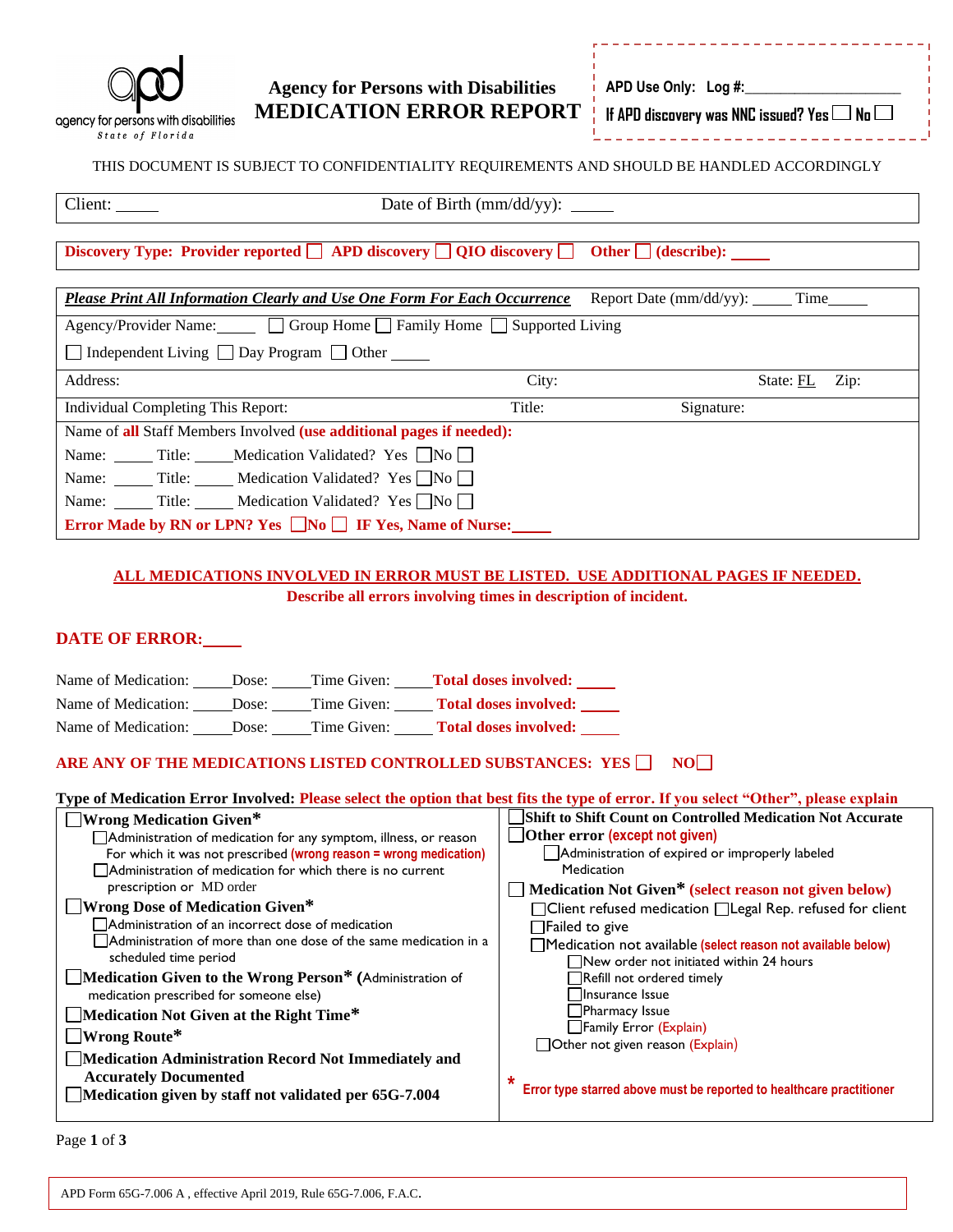# **Description of Incident** and Immediate Action or Intervention (Include any medical care required):

#### **WHO WHAT WHEN WHY HOW**

#### **If medical care required, please describe care and current status of individual**

| Notification: |
|---------------|
|---------------|

| Physician, PA, or APRN Name: _ | (Must be notified for errors starred above)                     |
|--------------------------------|-----------------------------------------------------------------|
| $\Box$ Family/Guardian         | Support Coordinator Name: _____(Must be notified)               |
| $\Box$ Abuse Registry          | Developmental Disabilities Office<br>$\sqrt{\text{Other-List}}$ |
|                                |                                                                 |

#### *This Section to be Completed by Supervisory Personnel (APD Provider)*

| Follow-up/Corrective Action taken or Plans (to prevent future occurrence): Select from options below |                                              |
|------------------------------------------------------------------------------------------------------|----------------------------------------------|
| □ 65G-7 Medication Administration Re-training and validation required                                | $\Box$ Verbal warning to staff by provider   |
| Focused -training by Provider on 65G-7                                                               | $\Box$ Written warning to staff by provider  |
| $\Box$ Technical assistance by MCM                                                                   | $\Box$ Counseling to staff by provider       |
| $\Box$ Provider policy written/trained                                                               | Insurance issue                              |
| Staff no longer allowed to give medications                                                          | Physician issue                              |
| Staff Terminated                                                                                     | Other (Explain in WHO WHAT WHEN HOW section) |
| Pharmacy issue                                                                                       |                                              |

#### **WHO WHAT WHEN HOW of Corrective Action taken** or Plans to prevent future occurrence

| Supervisory<br>Name of<br>Personnel: | Title:        |
|--------------------------------------|---------------|
| $\sim$                               | Contact Phone |
| Signature:                           | Number:       |

Page **2** of **3**

F.A.C.

APD Form 65G-7.006 A , effective April 2019, Rule 65G-7.006, **APD Use Only: Log**  $\sharp$